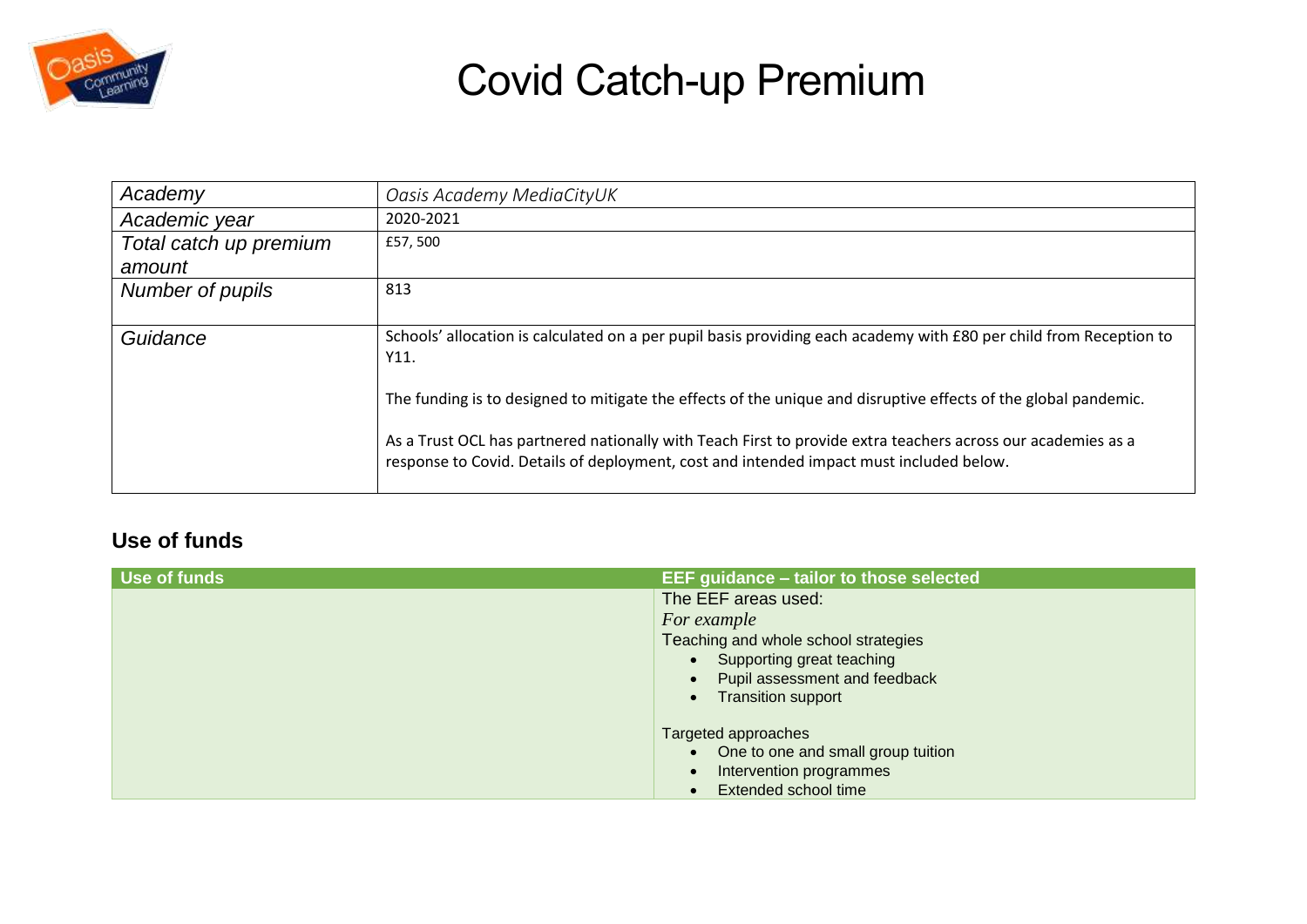

#### Wider strategies

- Supporting parent and carers
- Access to technology
- Summer support

#### **Identified impact of lockdown**

| <b>Area of need identified</b>                                                            | Outline of identified need as identified by the academy – evidence of need                                                                                                                                                                                                                                                                                                                  |
|-------------------------------------------------------------------------------------------|---------------------------------------------------------------------------------------------------------------------------------------------------------------------------------------------------------------------------------------------------------------------------------------------------------------------------------------------------------------------------------------------|
| Gaps in knowledge due to loss of<br>face-to-face teaching time for all<br><b>students</b> | Curriculum coverage has been impacted due to the duration of the national lockdown from March 2020. A full review<br>by all Subject and Curriculum Leaders of all programmes of study has been completed, this review has identified gaps<br>in knowledge, skills and understanding at both KS3 and KS4                                                                                     |
| Year 6-7 Transition                                                                       | Transition events were held virtually and so the opportunity to meet academy staff and ensure an effective transition<br>has been limited. Additionally, Impact on completion of Year 6 schemes of work means additional baseline testing will<br>be needed. Continued support for Year 7 will be required throughout the year                                                              |
| Attendance                                                                                | Lack of engagement during lockdown with a small number of students and families                                                                                                                                                                                                                                                                                                             |
| Digital access                                                                            | A significant number of students are without consistent access to a device or internet connection. A review of all<br>students has highlighted this as a need particularly if students need to isolate/further lockdowns occur                                                                                                                                                              |
| <b>Literacy Intervention</b>                                                              | The extended period students were out of the academy from March to September has seen a significant amount of<br>learning time lost. Furthermore, EEF research has highlighted the deeper impact for disadvantaged students.                                                                                                                                                                |
| Academic support Years 7-10                                                               | The extended period students were out of the academy from March to September has seen a significant amount of<br>learning time lost. Furthermore, EEF research has highlighted the deeper impact for disadvantaged students.                                                                                                                                                                |
| <b>Academic support Y11</b>                                                               | A significant amount of guided learning hours have been missed due to both the national lockdown and regional Covid<br>rates of infection from August 2020                                                                                                                                                                                                                                  |
| <b>Careers Education</b>                                                                  | Increase in the number of NEET students 2020 cohort as well as a number of students reporting feeling uncertain<br>about their futures                                                                                                                                                                                                                                                      |
| Supporting students social,<br>emotional and mental health<br>needs                       | National lockdown has seen an increase in the number of referrals to social care, early help and intervention. In<br>addition, students have reported a feeling of isolation during this time. This has also highlighted a need to review all<br>SEMH provision to enable staff to better support students both inside the academy and through collaborative work<br>with external agencies |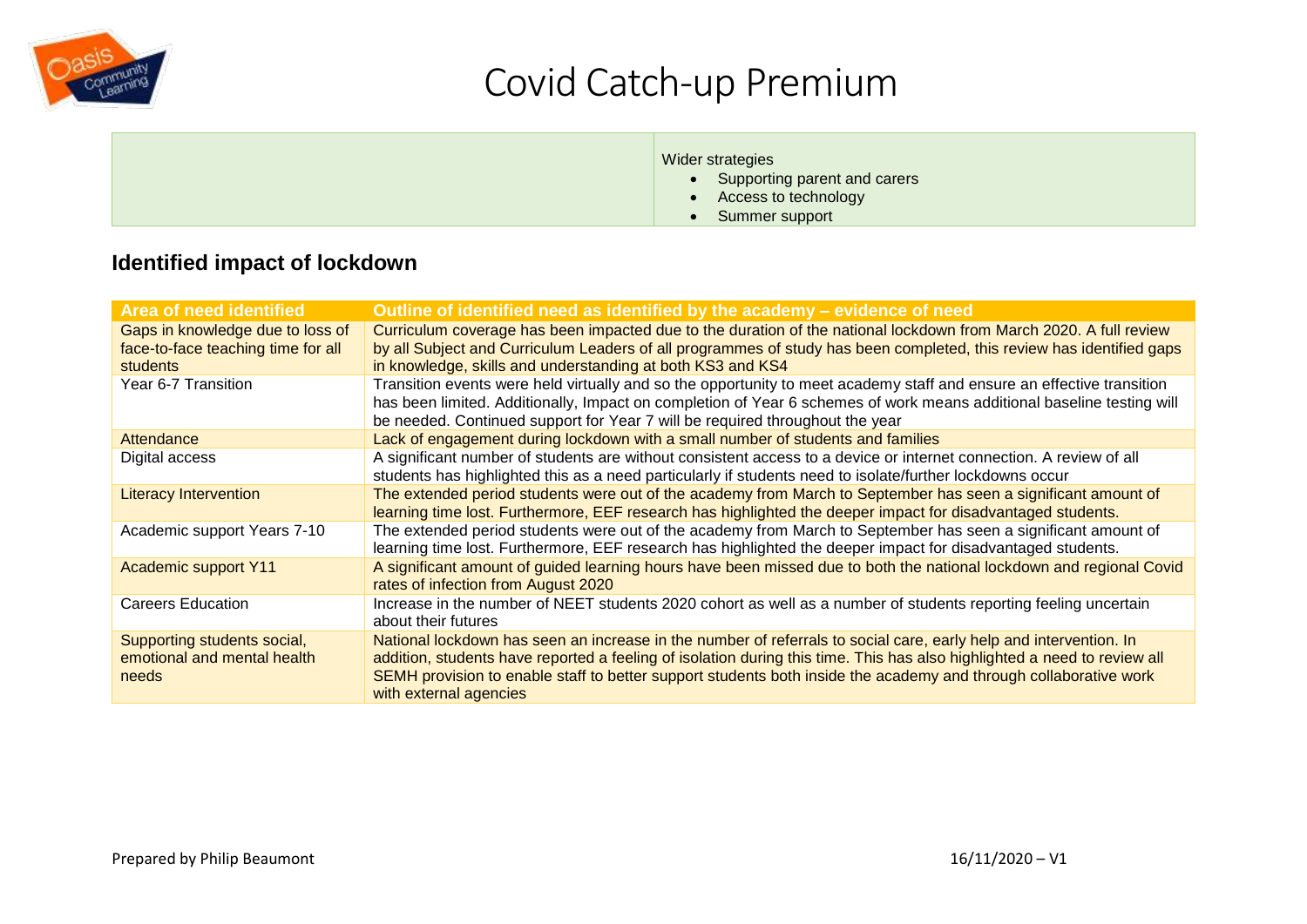

### **Planned expenditure on the areas identified by EEF**

| <b>Desired outcome</b>                   | Chosen approach and anticipated cost                                                                                                                                                                                                                                                                                                                 | Impact (once reviewed)                                                                                                                                                                                                                                                                                                                                                                                  | <b>Staff</b><br>lead/owner | <b>Review date</b>                                                           |
|------------------------------------------|------------------------------------------------------------------------------------------------------------------------------------------------------------------------------------------------------------------------------------------------------------------------------------------------------------------------------------------------------|---------------------------------------------------------------------------------------------------------------------------------------------------------------------------------------------------------------------------------------------------------------------------------------------------------------------------------------------------------------------------------------------------------|----------------------------|------------------------------------------------------------------------------|
| Consistently good teaching               | Review of all schemes of learning<br>$\bullet$<br>to identify gaps in students'<br>knowledge and skills<br>Provide teaching support in Ebacc<br>$\bullet$<br>subjects through the appointment<br>of an additional Teach First trainee                                                                                                                | Enable students to be on track in all<br>$\bullet$<br>subjects closing the gap in<br>knowledge and skills due to<br>coronavirus                                                                                                                                                                                                                                                                         | <b>PMC</b>                 | Termly through<br>QA processes                                               |
| Smooth transition for Year<br>7 students | Additional TA deployed for Year 7<br>$\bullet$<br>Year 7 Pastoral Leader for<br><b>Transition attended MHFA</b><br>training, extra time given for<br>increased mentoring support<br>Additional counselling support for<br>$\bullet$<br>those most in need<br>MIDYIS baseline testing for all<br>year 7 due to cancellation of<br>SATs.               | Effective support in place for<br>$\bullet$<br>identified students leading to good<br>attendance and engagement<br>Improved attendance and behaviour.<br>$\bullet$<br>Reduced number of negative<br>behaviour incidents, high<br>engagement in learning<br>Improved parental engagement<br>$\bullet$<br>Analysis of data to ensure<br>appropriate interventions/catch-up<br>strategies are put in place | <b>GCH</b>                 | Ongoing<br>Term 1<br>analysis of<br>attendance<br>and behaviour<br><b>Y7</b> |
| Consistently good<br>attendance          | <b>Additional Pastoral Leader time</b><br>$\bullet$<br>allocated to attendance daily<br>Work closely with the Local<br>Authority including Education on<br>Track service, Education Welfare<br>Officer to work with families and<br>improve confidence on return in<br>September<br>Targeted supportive calls, home<br>visits<br><b>Costs £4,536</b> | Reduce PA of PP students<br>$\bullet$<br>Improve parental engagement<br>Improve confidence for identified<br>students and families                                                                                                                                                                                                                                                                      | <b>LBA</b>                 | Weekly<br>monitoring<br>Half termly<br>analysis                              |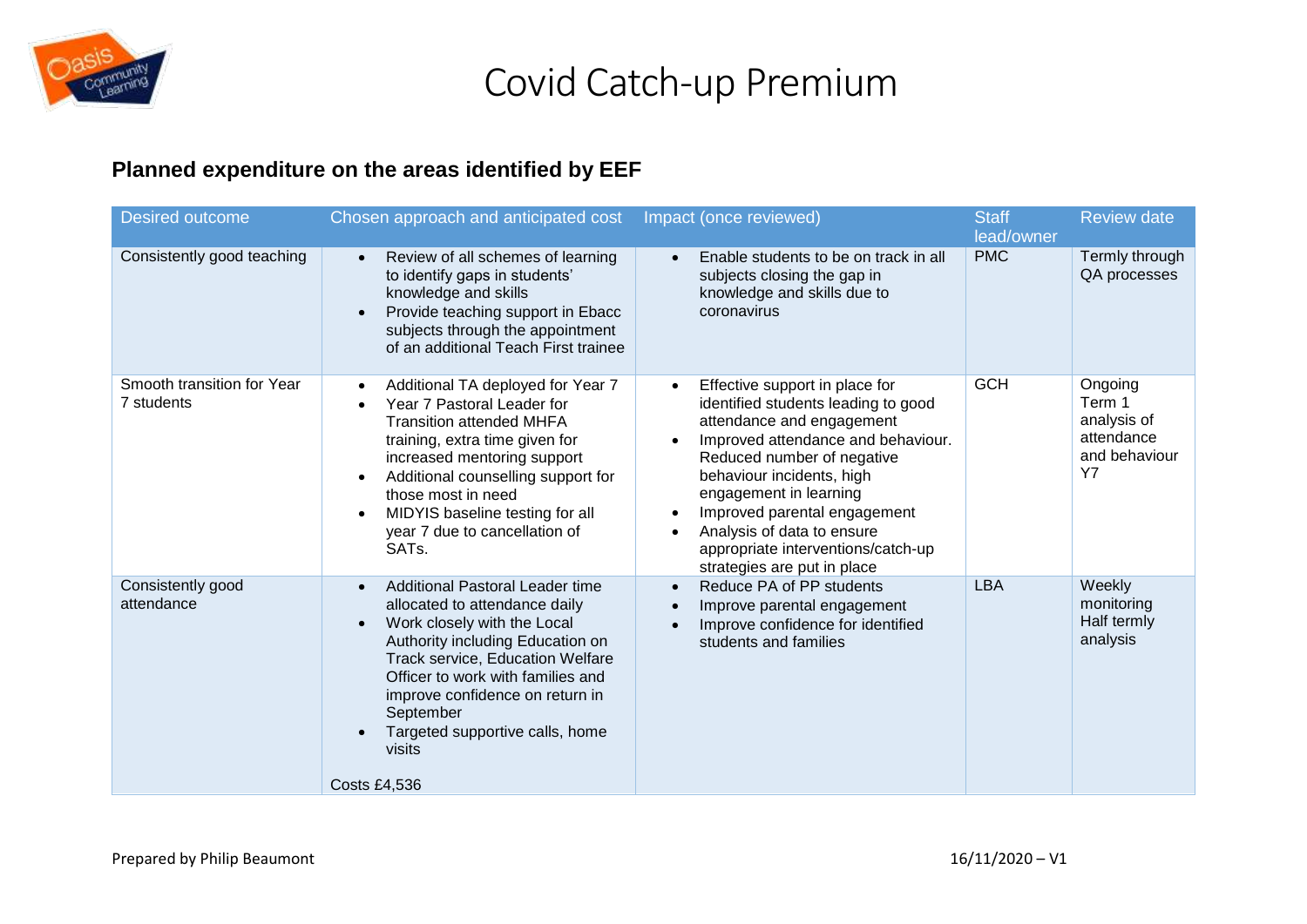

|                                                                                                                          | Incentivised rewards for<br>$\bullet$<br>attendance for students and<br>parents, for example vouchers                                                                                                                                                                                                                                                                                                                                                                                                                               |                                                                                                                                                                                                                                                                                                                                                                                                                 |            |                                                                                                                                        |
|--------------------------------------------------------------------------------------------------------------------------|-------------------------------------------------------------------------------------------------------------------------------------------------------------------------------------------------------------------------------------------------------------------------------------------------------------------------------------------------------------------------------------------------------------------------------------------------------------------------------------------------------------------------------------|-----------------------------------------------------------------------------------------------------------------------------------------------------------------------------------------------------------------------------------------------------------------------------------------------------------------------------------------------------------------------------------------------------------------|------------|----------------------------------------------------------------------------------------------------------------------------------------|
| Access to technology                                                                                                     | Review of access to technology<br>$\bullet$<br>across all students, to include<br>those using phones, sharing a<br>device with a family member<br>Laptops and IPADS to be secured<br>for all students without access to<br>hardware. Dongles to be procured<br>for those in need of data support<br>Laptops for staff to support<br>delivery of online lessons<br><b>Costs £8,000</b>                                                                                                                                               | For all students across all year<br>$\bullet$<br>groups to be able to access and<br>engage with online learning enabling<br>progress to be made<br>For all students to be able to access<br>and engage with online lessons in<br>the event of a bubble<br>closure/lockdown                                                                                                                                      | <b>PMC</b> | Weekly<br>reporting<br>Half termly<br>analysis of<br>data                                                                              |
| To accelerate progress in<br>reading and close the gap<br>for those entering the<br>Academy below national<br>benchmarks | Purchase of two NGRT Tests<br>completed for students in Years 7-<br>10<br>Analysis of NGRT and MIDYIS<br>results.<br>Appointment of two additional<br>Reading Intervention TAs<br>BRP training for reading<br>$\bullet$<br>intervention teachers<br>Tiered intervention system to<br>$\bullet$<br>include READ lesson, BRP<br>intervention, 1:1<br>Additional Reading books for<br>$\bullet$<br>lessons transitions<br>Literacy Trust membership<br>$\bullet$<br>Contribution towards Literacy co-<br>$\bullet$<br>ordinator salary | Identify the current reading ages,<br>assess the impact of lockdown and<br>track the impact of reading strategies<br>To improve the number of students<br>within chronological reading age<br>enabling them to adequately access<br>the curriculum<br>To expose students to a greater<br>number of words and texts and so<br>develop a wider vocabulary<br>To utilise up-to-date research to<br>inform practice | PMC/KEM    | Term 1<br>analysis based<br>on testing<br>Term 2<br>analysis of<br>interventions in<br>place<br>Term 3<br><b>Full annual</b><br>report |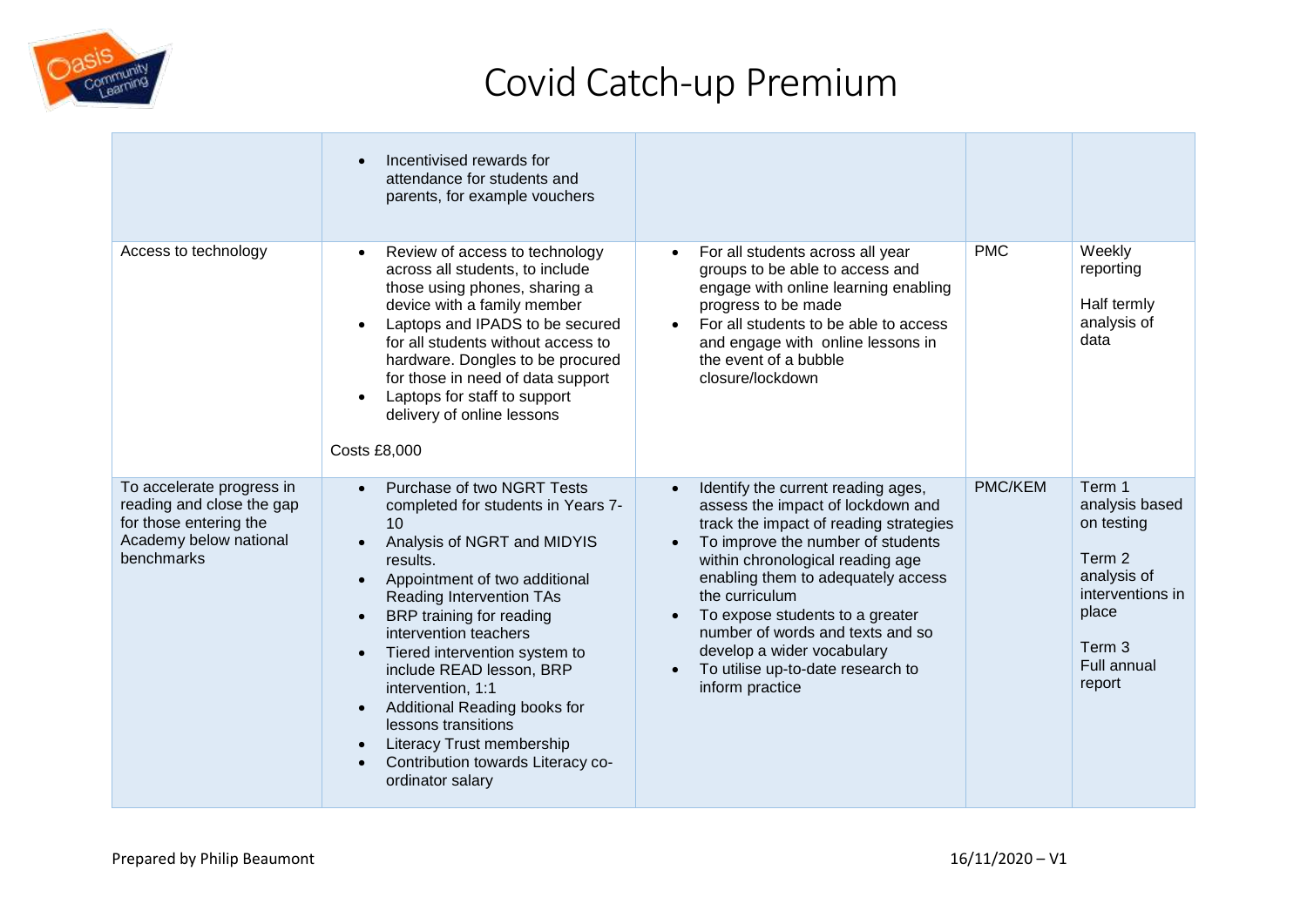

|                                                                                                      | Costs - £10,453                                                                                                                                                                                                                                                                                                                                                                                                                                                                                                                                                                                                                                                                                                                                                                                                                                                                                                                                                                                                                                                                     |                                                                                                                                                                                                                                                                                                                                                                                                                                                                                                                                                                                                                                                 |     |                                                                                                                                                                                                                                            |
|------------------------------------------------------------------------------------------------------|-------------------------------------------------------------------------------------------------------------------------------------------------------------------------------------------------------------------------------------------------------------------------------------------------------------------------------------------------------------------------------------------------------------------------------------------------------------------------------------------------------------------------------------------------------------------------------------------------------------------------------------------------------------------------------------------------------------------------------------------------------------------------------------------------------------------------------------------------------------------------------------------------------------------------------------------------------------------------------------------------------------------------------------------------------------------------------------|-------------------------------------------------------------------------------------------------------------------------------------------------------------------------------------------------------------------------------------------------------------------------------------------------------------------------------------------------------------------------------------------------------------------------------------------------------------------------------------------------------------------------------------------------------------------------------------------------------------------------------------------------|-----|--------------------------------------------------------------------------------------------------------------------------------------------------------------------------------------------------------------------------------------------|
| Additional support for<br>students who are not on<br>target and/or have<br>regressed due to Covid 19 | All students to sit NGRT tests in<br>$\bullet$<br>September to ascertain reading<br>ages.<br>Midyis assessments conducted for<br>all Y7. Results from the reading,<br>writing and vocab assessments to<br>be used to identify intervention<br>cohorts<br>Year 7 students to sit Y7 Literacy<br>baseline assessments with 'No<br>more marking'. Results to be rank<br>ordered and setting to be changed<br>following results<br>MIDYIS testing in Y7 will generate<br>a Maths score. Re-setting based<br>on internal assessment and<br><b>MIDYIS</b> score<br>Intervention cohorts identified to<br>receive additional tuition per week<br><b>Access the National Tutoring</b><br>Program to ensure additional<br>targeted support is put in place for<br>all students<br>Hegarty maths subscription<br>$\bullet$<br>Educake subscription<br>Show my homework subscription<br>$\bullet$<br>SENCO to liaise with CLs to<br>ensure all SEND students have<br>appropriate resources for catch-up<br>and in the event of subsequent<br>lockdowns<br><b>School Cloud Parents Evenings</b> | Identify the ability of Year 7 with<br>regards to literacy and inform the<br>creation of sets October 2020<br>To identify the ability of all students<br>and inform the creation of sets<br>To close the gap with identified<br>catch up students not yet reaching<br>age related standards in Maths<br>and whom have regressed due to<br>the Covid-19 outbreak<br>Purchasing of SMHW app which is<br>allowing parents and students to<br>track set homework more effectively.<br>For the identified SEND Students, to<br>ensure all is in place to support with<br>their learning<br>To maintain communication with<br>parents during lockdown | SCO | Analysis of<br>data at each<br>assessment<br>Point for all<br>Years<br>PPE data<br>analysis Y11<br>January/March<br>2021<br>Implementation<br>Term 1<br>Analysis of<br>uptake Term 2<br>Monitoring<br>report after<br>Parental<br>Evenings |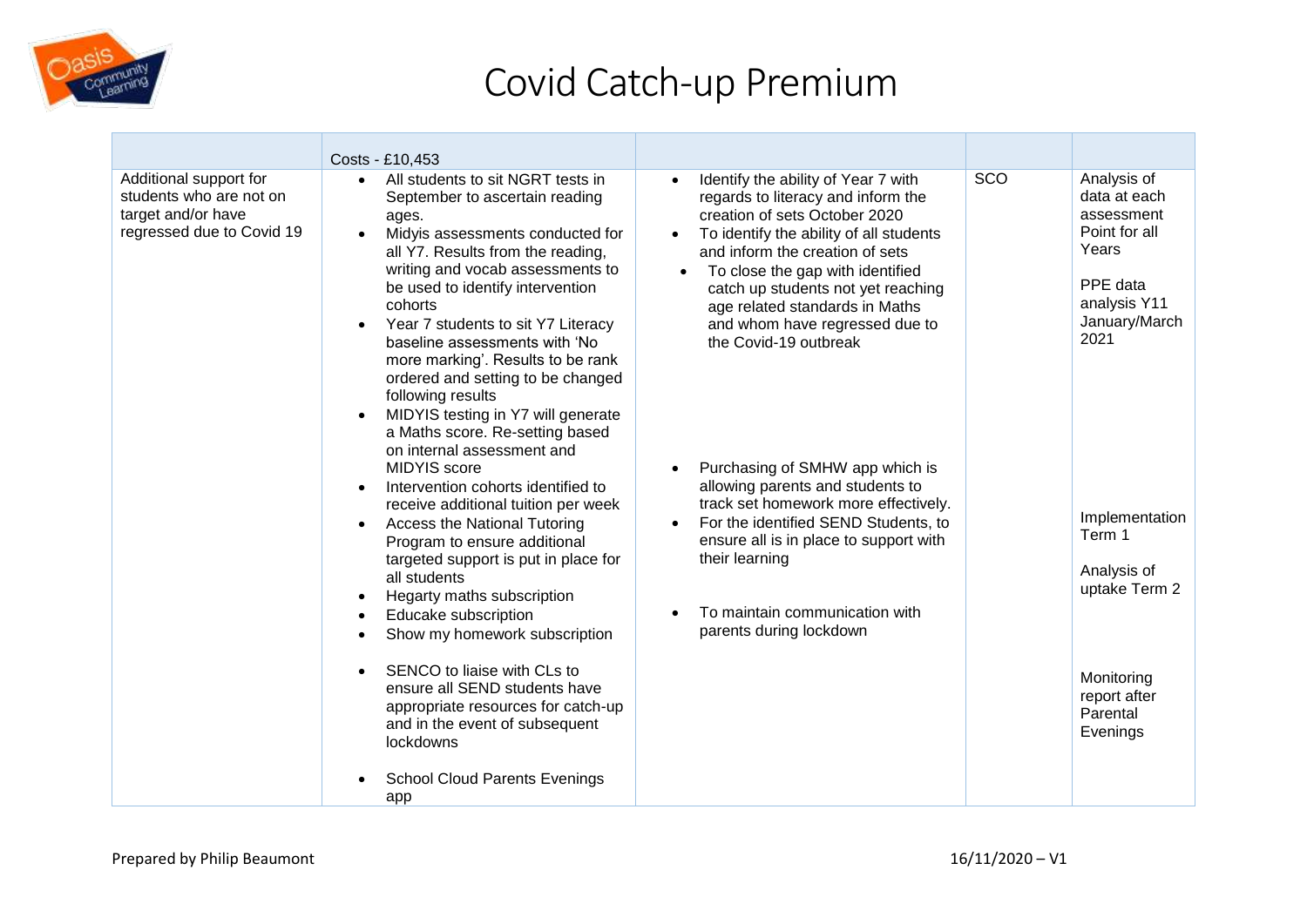

|                                                                   | Costs - £10,310                                                                                                                                                                                                                                                                                                                                                                                                                                                                                                                                                                                                                                                                                                                                                                          |                                                                                                                                                                                                                                                                                                                                                                                                                                                                                                                                                                                             |            |                                                                                                                                                                                  |
|-------------------------------------------------------------------|------------------------------------------------------------------------------------------------------------------------------------------------------------------------------------------------------------------------------------------------------------------------------------------------------------------------------------------------------------------------------------------------------------------------------------------------------------------------------------------------------------------------------------------------------------------------------------------------------------------------------------------------------------------------------------------------------------------------------------------------------------------------------------------|---------------------------------------------------------------------------------------------------------------------------------------------------------------------------------------------------------------------------------------------------------------------------------------------------------------------------------------------------------------------------------------------------------------------------------------------------------------------------------------------------------------------------------------------------------------------------------------------|------------|----------------------------------------------------------------------------------------------------------------------------------------------------------------------------------|
| Full implementation of a<br>catch up plan for Year 11<br>students | Curriculum changes to provide<br>$\bullet$<br>additional teaching time for option<br>subjects to be delivered<br>Work with the National Tutoring<br>$\bullet$<br>Programme sourcing appropriate<br>tutor programmes for identified<br>students across all subjects<br><b>Targeted Tutor Trust tuition for</b><br>identified students in English and<br><b>Maths</b><br>Purchase revision guides for all<br>students in all subjects to ensure<br>independent work can be<br>completed at home<br>To hold additional Parents<br>$\bullet$<br>meetings for HPA students<br>JPPA time allocated to ensure all<br>teachers are fully confident with<br>their exam specification<br>Intervention Plan updated after<br>$\bullet$<br>each Assessment Point based on<br>need<br>Costs - £10,026 | Reduction of subjects studied by one<br>to enable more time to focus on<br>missed learning<br>Tutor programmes for identified<br>$\bullet$<br>students to close the gaps in<br>knowledge/skills through additional<br>tuition<br>To complete additional independent<br>work at home<br>To improve parental engagement<br>To ensure Teachers are upskilled<br>and confident to teach specifications<br>To ensure all students are on track<br>$\bullet$<br>and prepared for January PPEs and<br>June Public examinations<br>To ensure Y11 students are<br>$\bullet$<br>supported emotionally | SCO        | September<br>2020<br>Half termly<br>review of<br>engagement<br>Progress<br>checks<br>ongoing-Full<br>review April<br>2021<br>Monitoring<br>through<br>calendared QA<br>processes |
| Supporting students social,<br>emotional and mental<br>wellbeing  | PSHE programme T1 to include<br>$\bullet$<br>revision techniques, careers<br>education and motivational talks<br>Amendments to PSHE curriculum<br>$\bullet$<br>to ensure a smooth return to<br>school and support students<br>through the effects of<br>lockdown/pandemic                                                                                                                                                                                                                                                                                                                                                                                                                                                                                                                | More children to have access to<br>specialist advice and guidance to<br>ensure a more positive outlook<br>Specific interventions to improve<br>$\bullet$<br>students social and emotional<br>wellbeing                                                                                                                                                                                                                                                                                                                                                                                      | <b>GCH</b> | Half termly<br>monitoring of<br>data                                                                                                                                             |